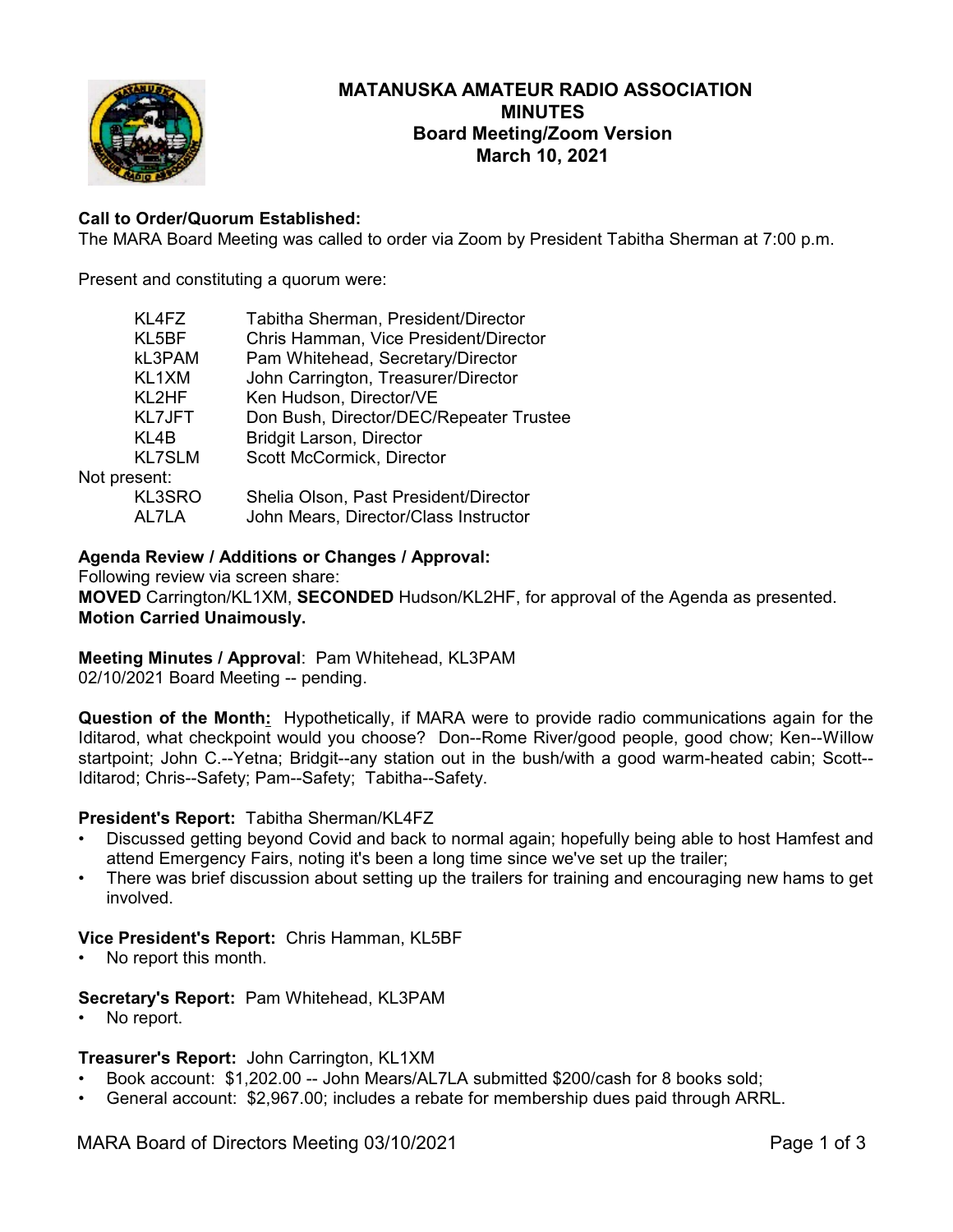# **Website Facilitator / ARES Report / Trailer Committee:** Don Bush, KL7JFT

- Reported on the status of the website being up to date;
- Reported the Swap & Shop is still current;
- Noted QRZ has had a number of Kenwood 480s and Icomm 7300s for sale:
- Informed his next newsletter will contain a tutorial on QRZ and how to use it;
- Provided the latest Skywarn weather spotters report.
- Everything is good on the Trailer -- Battery chargers are doing a good job;
- C Next COMEX is Saturday 3/13/21, 1000 to 1400; will be a "Virtual Dog Race" check in on VHF or 3920; Winlink will be used between the main stations; there is now a generic form on Winlink for all kinds of races; explained the details of how to check in and traffic to be reported.
- Also, this coming weekend will be a SOTA and a POTA. There was brief discussion re both.

### **VE Report:** Ken Hudson, KL2HF

• Reported 3 new Technicians who also joined MARA, 2 upgraded to General, and 1 upgraded to Extra.

Don/KL7JFT reported that new members are contacting Elmers for guidance on radio equipment and howto's.

John/KL1XM announced/reminded that Don Bush/KL7JFT for being selected **MARA 2020 HAM OF THE YEAR**! Congratulations Don! Don spoke in appreciation; also reported he received a certificates for the Quarter Century Club 45 years and ARRL for 50 years; also received a 52-year letter from MARS. Board members spoke in appreciation of his expertise and well-deserved awards.

#### **Licensing Classes**: John Mears, AL7LA

• John/KL1XM reported he has ordered books and is recruiting and teaching; that the book resource is now shipping.

#### **Sunshine Committee:** Tabitha Sherman, KL4FZ

• Reported no new activity.

# **Upcoming Events:**

- 1. 03/20/2021 Virtual Breakfast meeting via Zoom, 9-10 am
- 2. 03/16/2021 MARA General meeting, via Zoom, 7:00 pm
- 3. 03/27/2021 Licensing Exams, Am-Vet Building, Wasilla, 7:00 pm
- 4. 04/14/2021 MARA Board Meeting, via Zoom, 7:00 pm
- 5. 04/24/2021 Licensing Exams, Am-Vet Building, Wasilla, 7:00 pm
- 6. 04/24/2021 MARA General Meeting, via Zoom, 7:00 pm

# **Ongoing Business:**

#### **New Business:**

1. March General Meeting program discussion -- Chris Hamman/KL5BF

Solicited ideas for the March program. Don/KL7JFT offered to put together a Presentation of the MARA Trailers to encourage new members to come out for training. Further discussion followed with regard to presentation content.

#### 2. Hamfest -- May or September? Venue?

Following open discussion with regard to venue and when to have it, the consensus of the Board was to wait until September 12 for better recovery from covid restrictions and check availability for the Valley Church of Christ venue (same as last year--good venue). John will have Betty/KL1XL check with the Paster.

MARA Board of Directors Meeting 03/10/2021 **Page 2 of 3**